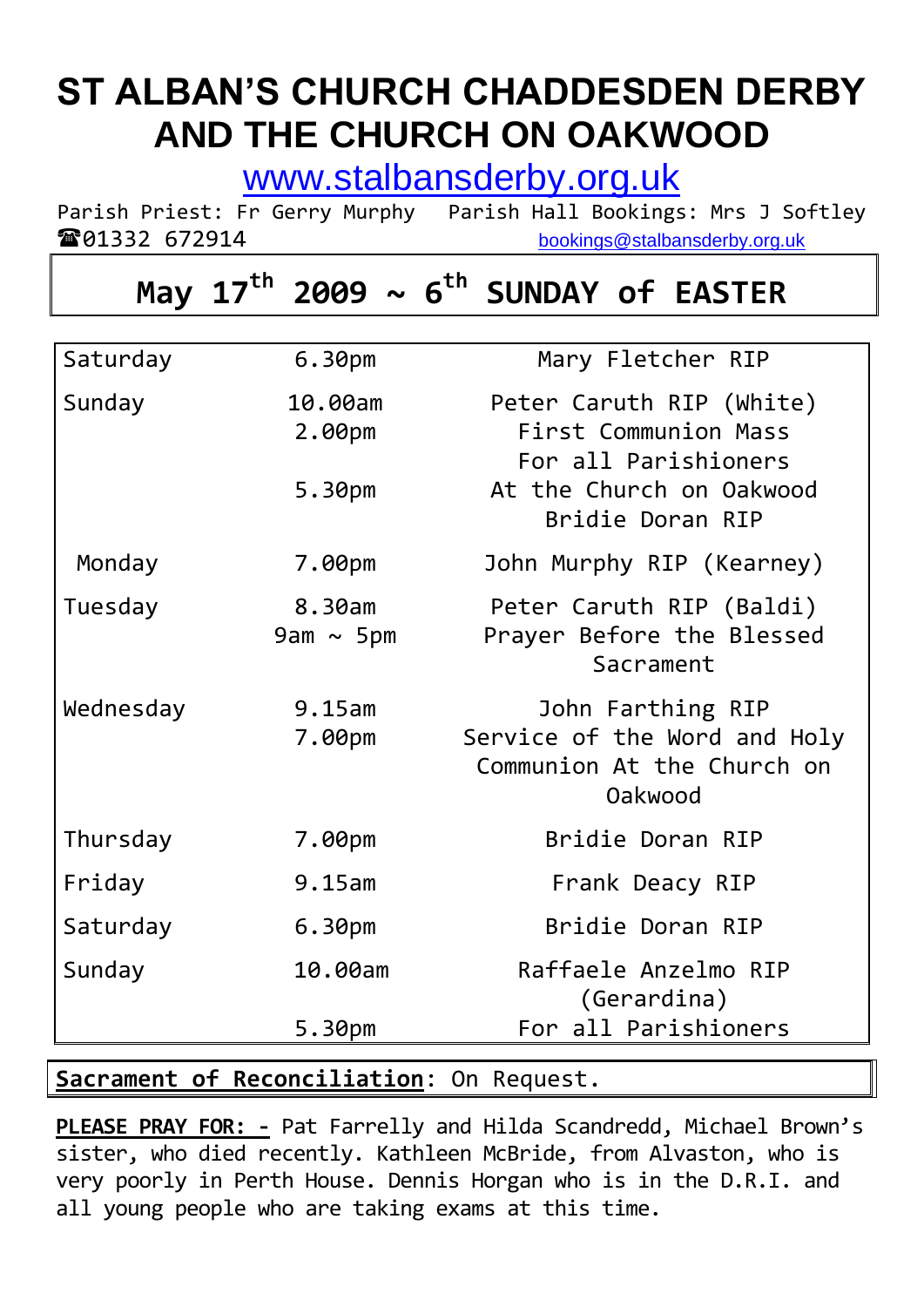The Rev. Jo Whitehead, curate at the Church on Oakwood, who is being ordained on July 4th.

# **WELCOME TO FIRST HOLY COMMUNION FAMILIES**

Ten children and their families will be celebrating with us at 10am mass this weekend and twenty more at 2pm on Sunday afternoon. My thanks to their parents for taking such an active part in their preparation and to our team of eight catechists who have been leading them. The celebration invites us all to reflect on the place of union and com-union in our lives. As people we striffle up when we live lives of isolation and separateness, whereas in union with others and with God, the Source of Life, we expand and flourish. You will notice the children receiving Holy Communion along with their families  $\sim$  this tries to highlight the way we give and receive the love of Jesus to and from each other in all our relationships and, more knowingly, with all those parishioners with whom we come to the Lord's Table. Please make all our visitors welcome!

# **CELEBRATING ST. ALBAN'S DAY**

It occurs on Saturday, June 20<sup>th</sup> this year. I wondered if we might do something special at mass that day and the next, and also do something social. The social committee are going to organise something for the Saturday evening, 7.30pm onwards, which leaves something social for after mass on the Sunday morning. Have you got any ideas what we could do or how you could help? We will also need to prepare the mass too. I wonder if those interested could meet this Wednesday evening, May  $20^{th}$  at 7.30pm in the Parish Centre. If you can't make it, but are interested,  $\sim$  let me know!

# **FAITH IN FAMILIES FORMERLY THE CATOLIC CHILDREN'S SOCIETY**

This weekend,  $16/17^{\text{th}}$  May is the last for handing in collection boxes, please will anyone who still has a box to empty please hand it in a t one of our masses. Many thanks Steve & Sandra Endsor.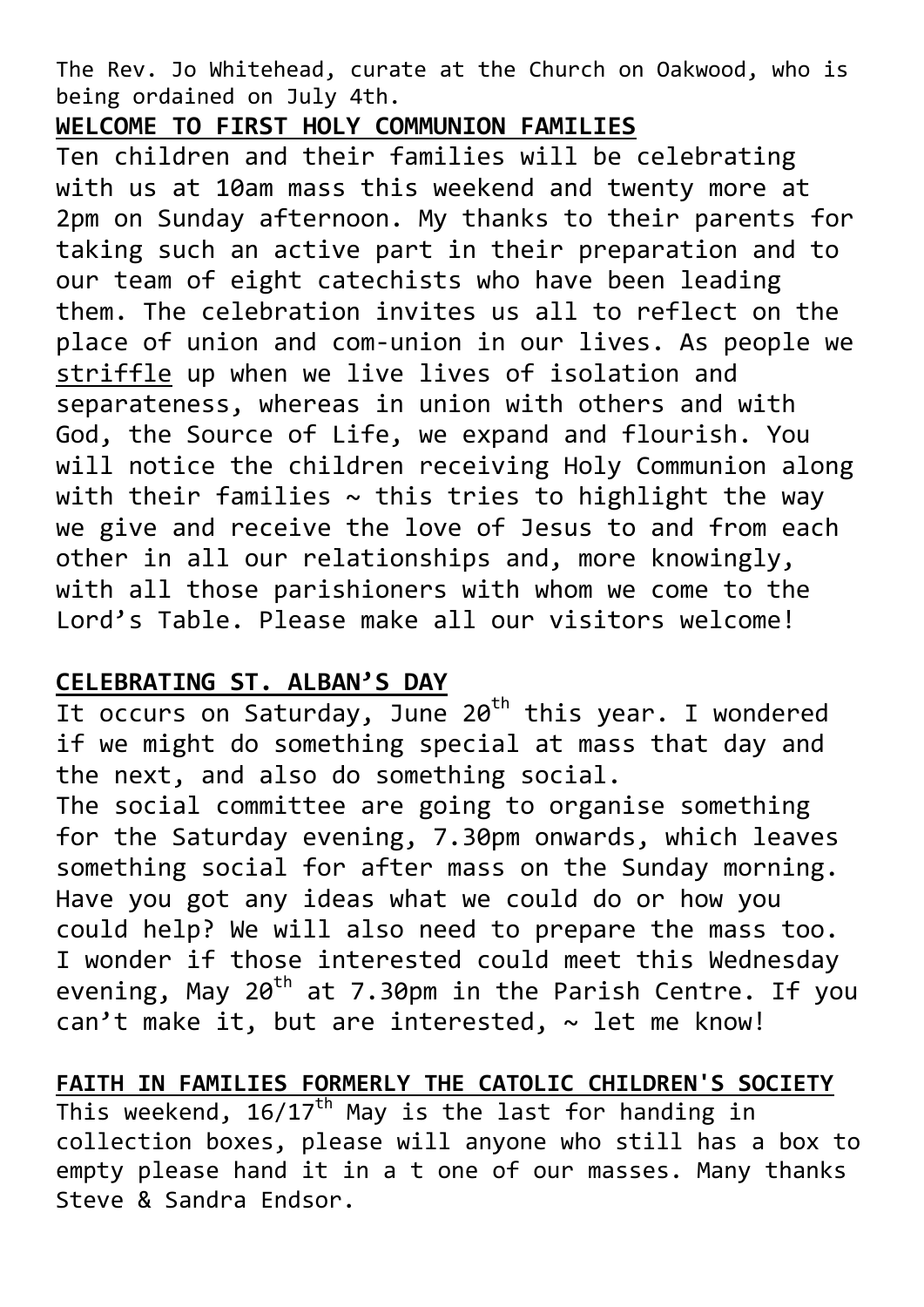## **KNOWING GOD BETTER**

The next session called,'Knowing God's Forgiveness', is this Thursday, 21st May at 7.30pm in the parish hall. All are very welcome; it doesn't matter if you couldn't make the previous sessions. Refreshments and Good Company provided!

Further details can also be found on the Website.

## **200 CLUB; MAY WINNERS**

£250 No: 63 Mrs E Flynn £30 No: 87 Maureen Hadway £20 No: 75 Maria Baldi

## **SUP CHILDREN'S CAMPS 2009**

At Mablethorpe for boys, 9 years  $\sim$  14 years; July 25 $^{\sf th}$   $\sim$ August  $1^\text{st}$  and for girls, same age group, August  $8^\text{th}$   $\sim$  $15^{th}$ . Price £50, per person, per week, including transport. Contact Sharon Sheppard 756070 (Boys) or Ray Merrison

<sup>2</sup> 572302 (girls). See poster.

# **SAVE OUR SCHOOL BUSES CAMPAIGN**

Thanks to those who have completed the questionnaires and returned them to Derby City Council. It would be even better if you have a Liberal Democrat or Conservative councillor and could contact them and tell them your concerns!

# **PARISH COUNCIL**

Are meeting this Tuesday, May  $19^{th}$  at 7.30pm, in the Parish Centre.

## **READER'S ROTAS**

Are now available in the porch. Please collect yours.

**COLLECTION LAST WEEK:** £789.47 plus £163 standing orders. Thank you all. There will be a SECOND COLLECTION this weekend for the CLERGY FORMATION FUND.

**WELCOMERS NEXT WEEK** 6.30pm Dawn & Ryan Kiddie 10am Avril Mather & Sheila Caruth

**COUNTERS NEXT WEEK** Carl Mendonca & Dawn Kiddie